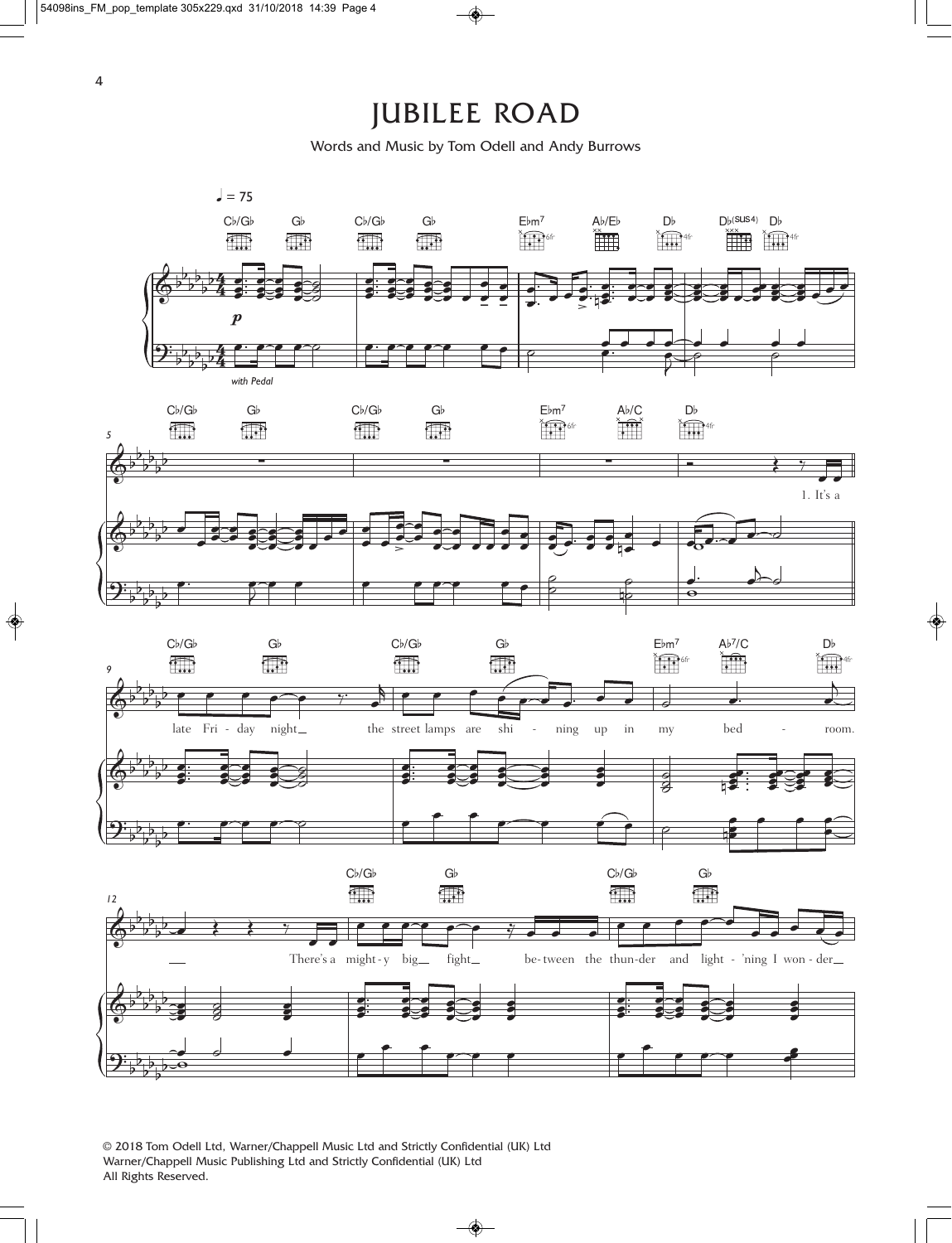## IF YOU WANNA LOVE SOMEBODY

Words and Music by Tom Odell





*Ped. sim.*



© 2018 Tom Odell Ltd Warner/Chappell Music Publishing Ltd All Rights Reserved.